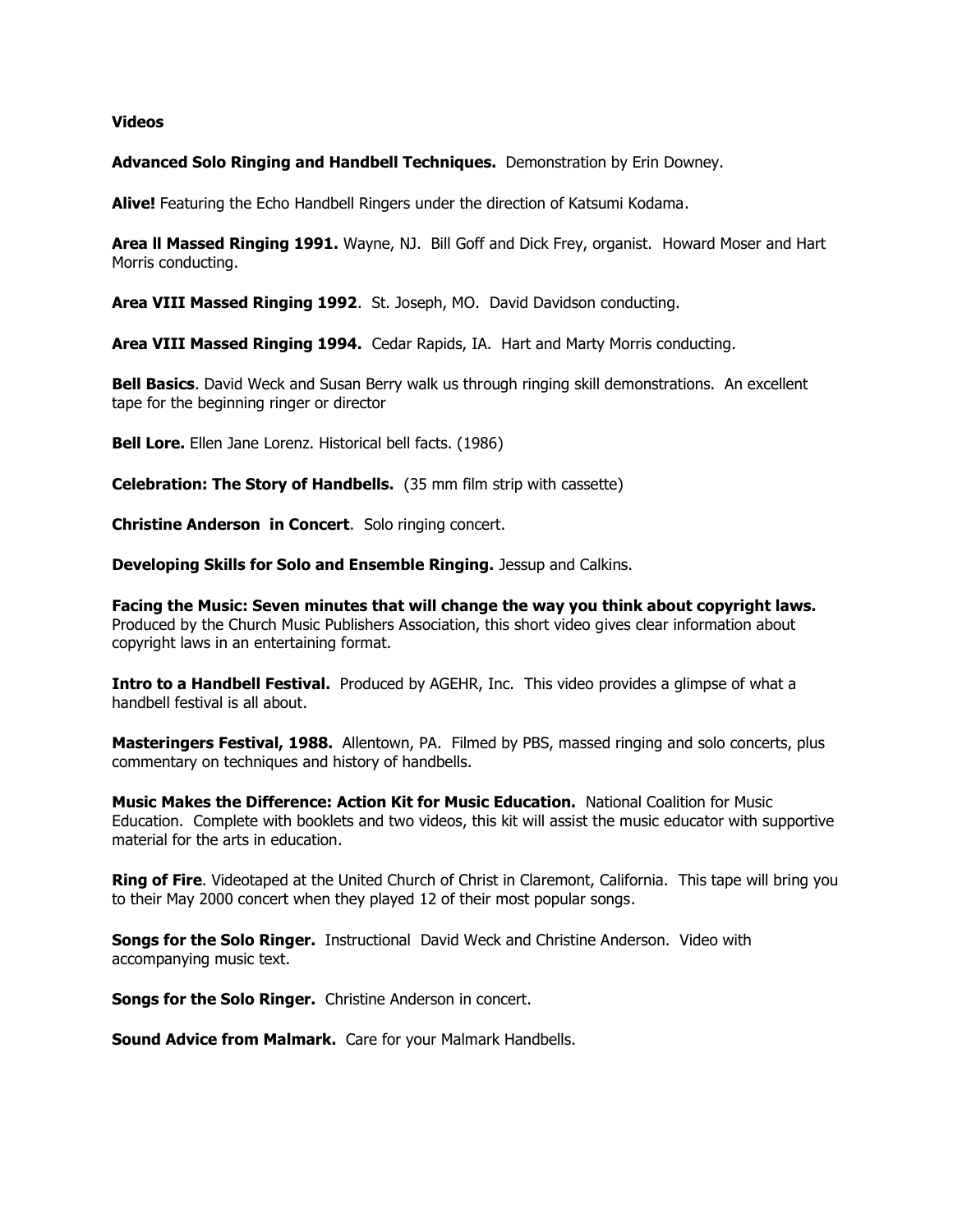**Tinkling Handbells**. A CBS/Sony Inc. video production featuring the Echo Handbell Ringers, Katsumi Kodama conducting. Produced in Japan in 1987, this video, visually blended with pictorial settings of European culture and countryside is a new experience in visual handbell performance.

**Woodson Handbell Choir.** Demonstration of program for special ringers.

## **Ring of Fire**

**Tempo Setter Videos**-Interviews of prominent handbell folk throughout handbell history:Don Allured, Elizabeth Bradford, Andrew Flanagan, Everett Jay Hilty, Robert Ivy, Mary Kettlehut, Mary McCleary, Jake Malta, Willard Markey, Ellen Jane Lorenz, Scott Parry, Marvin Reecher, James Salzwedel, Doris Watson

## **BOOKS AND PAPERS**

Adaptive Notation for Handbells, Letha McGrew

Bass Bells, A collection of observations and ideas of various authors

Bell Lore, By, Ellen Jane Lorenz

Conducting Technique for Beginners and Professionals, Brock McElheran. Complete with diagrams, a must for all conductors to read/review (1989)

Copyright: The Complete Guide for Music Educators, Jay Althouse (1984)

Creative Use of Handbells in Worship, Hal Hopson. Comprehensive text for ideas on using handbells to enhance the worship experience.

Dalcroze Applications for Handbells, Marilyn Kieliarz. Rhythmic skill and exercise text.

Developing Conducting Skills, Michael Keller.

The Director as Teacher: Working with the Beginning Handbell Choir, Venita Gorman.

Directors Manual, Janet Van Valey and Susan Berry. Designed to introduce new directors to handbells and help prepare them for their first rehearsals. Diagrams and instruction support the material.

The First Quarter Century, Elizabeth Bradford. A history of the AGEHR (1979)

Focus on Participation; Alternative Methods for Special Groups, Joe Pinson, AGEHR

Fundraising for Fun and Profit, Marlene Anderson.

A Guide to Handbell Assignments, Resource book. AGEHR

Handbell Assignment Book; The eight-ten system, Bob Ivey (1993)